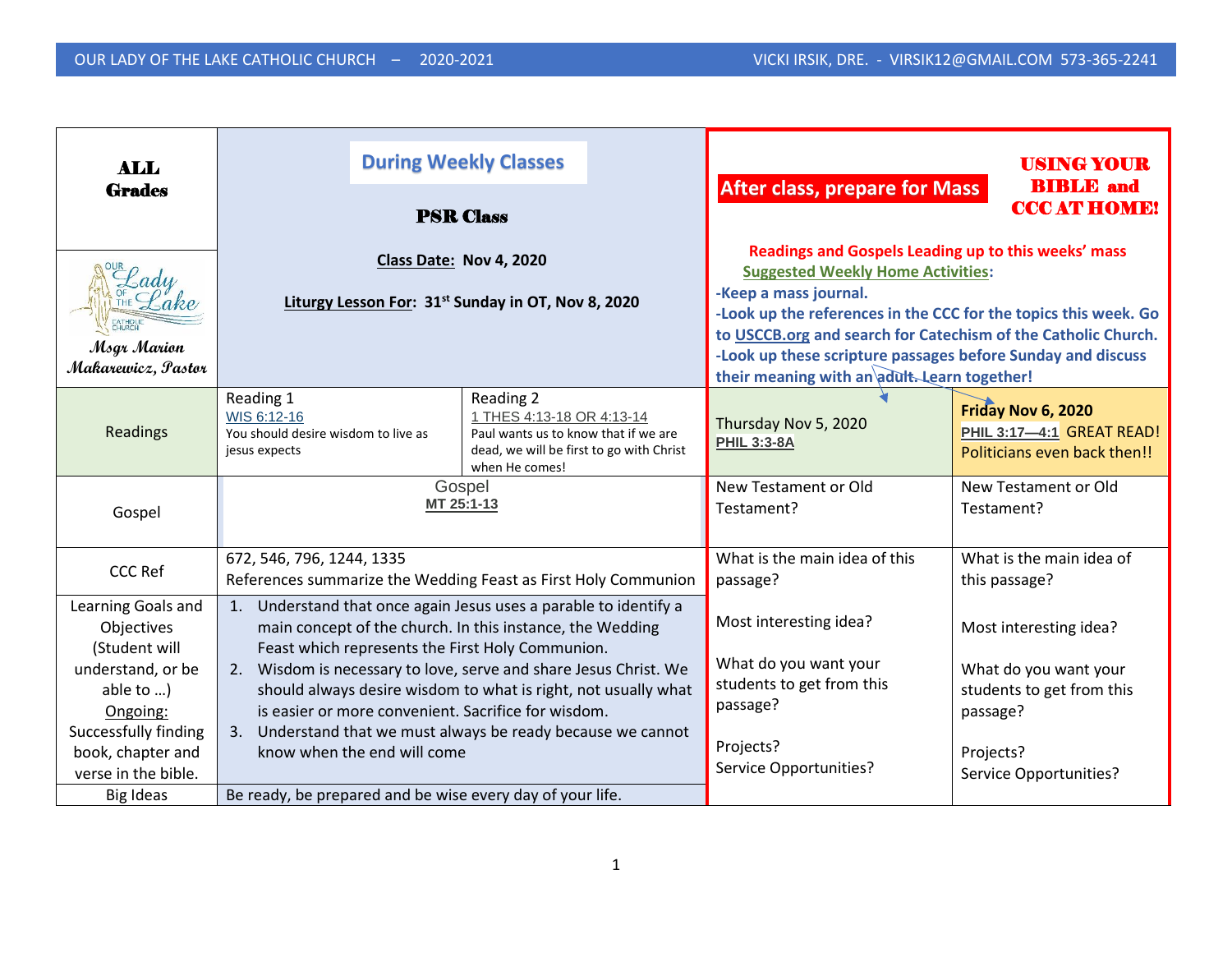| <b>Important Words</b>                                                                                                | Prudence Solicitude<br>Exultant Flask Merchant<br>Vigil<br>Sanctuary Archangel<br>Console                                                                                                                                                                                                                                                                                                                                                                                                                                                                                                                                                                                                                                                                                                                                                                                                                                                                                                                                            | NOTES:                                                                                                                              | Questions for Mrs Irsik or<br>for Msgr Mak: |  |  |
|-----------------------------------------------------------------------------------------------------------------------|--------------------------------------------------------------------------------------------------------------------------------------------------------------------------------------------------------------------------------------------------------------------------------------------------------------------------------------------------------------------------------------------------------------------------------------------------------------------------------------------------------------------------------------------------------------------------------------------------------------------------------------------------------------------------------------------------------------------------------------------------------------------------------------------------------------------------------------------------------------------------------------------------------------------------------------------------------------------------------------------------------------------------------------|-------------------------------------------------------------------------------------------------------------------------------------|---------------------------------------------|--|--|
| <b>Gather Book Music</b>                                                                                              |                                                                                                                                                                                                                                                                                                                                                                                                                                                                                                                                                                                                                                                                                                                                                                                                                                                                                                                                                                                                                                      |                                                                                                                                     |                                             |  |  |
| Learning Standards                                                                                                    | Record the standards you are touching on at your grade level                                                                                                                                                                                                                                                                                                                                                                                                                                                                                                                                                                                                                                                                                                                                                                                                                                                                                                                                                                         |                                                                                                                                     |                                             |  |  |
| <b>Related Saints</b>                                                                                                 | Mark,                                                                                                                                                                                                                                                                                                                                                                                                                                                                                                                                                                                                                                                                                                                                                                                                                                                                                                                                                                                                                                |                                                                                                                                     |                                             |  |  |
| Time Period and<br><b>Associated History</b>                                                                          | AD 95 was the approximate time of writing and Domitian was the emperor of Rome. This was an incredible time of persecution for<br>anyone Jewish and believers in Christ and his message.                                                                                                                                                                                                                                                                                                                                                                                                                                                                                                                                                                                                                                                                                                                                                                                                                                             |                                                                                                                                     |                                             |  |  |
| <b>Relevant Activities</b><br>or Crafts                                                                               | Timeline for rulers of this period and their influence on religion at<br>fincher.org                                                                                                                                                                                                                                                                                                                                                                                                                                                                                                                                                                                                                                                                                                                                                                                                                                                                                                                                                 | Don't forget there is a plethora of art, craft and school<br>supplies in the closet off the library.<br>Check first before you buy! |                                             |  |  |
| <b>Suggestions for Catechists</b><br>2.<br>view!<br>3.<br>Word Wall and Idea Wall?<br>4.<br>5.<br>6.<br>stories<br>7. | 1. Check for understanding by asking open-ended questions to reinforce the message of this liturgy. "What is Jesus saying here?"<br>Consistently review looking up books of the bible and references in the Catechism of the Catholic Church within your class, not as a separate lesson. It<br>should develop into a routine habit and rote knowledge of both vital references for our Faith! New doors will open when the Catholic Faith is in full<br>Do you have your students keep a mass journal? Do you share the following week?<br>Are you plotting the journey you are taking this year with your students? Grape vine of butcher paper, brick path, birthday bricks, jig saw puzzle pieces,<br>scripture path, At the Well as Christ to the outcasts, etc.<br>Have you shared YOUR story with your class? Telling kids your own stories https://www.catholicmom.com/articles/experiencing-christ-through-our-<br>Materials to use for Penance, praying the Rosary and studying the Saints are all available in my office. |                                                                                                                                     |                                             |  |  |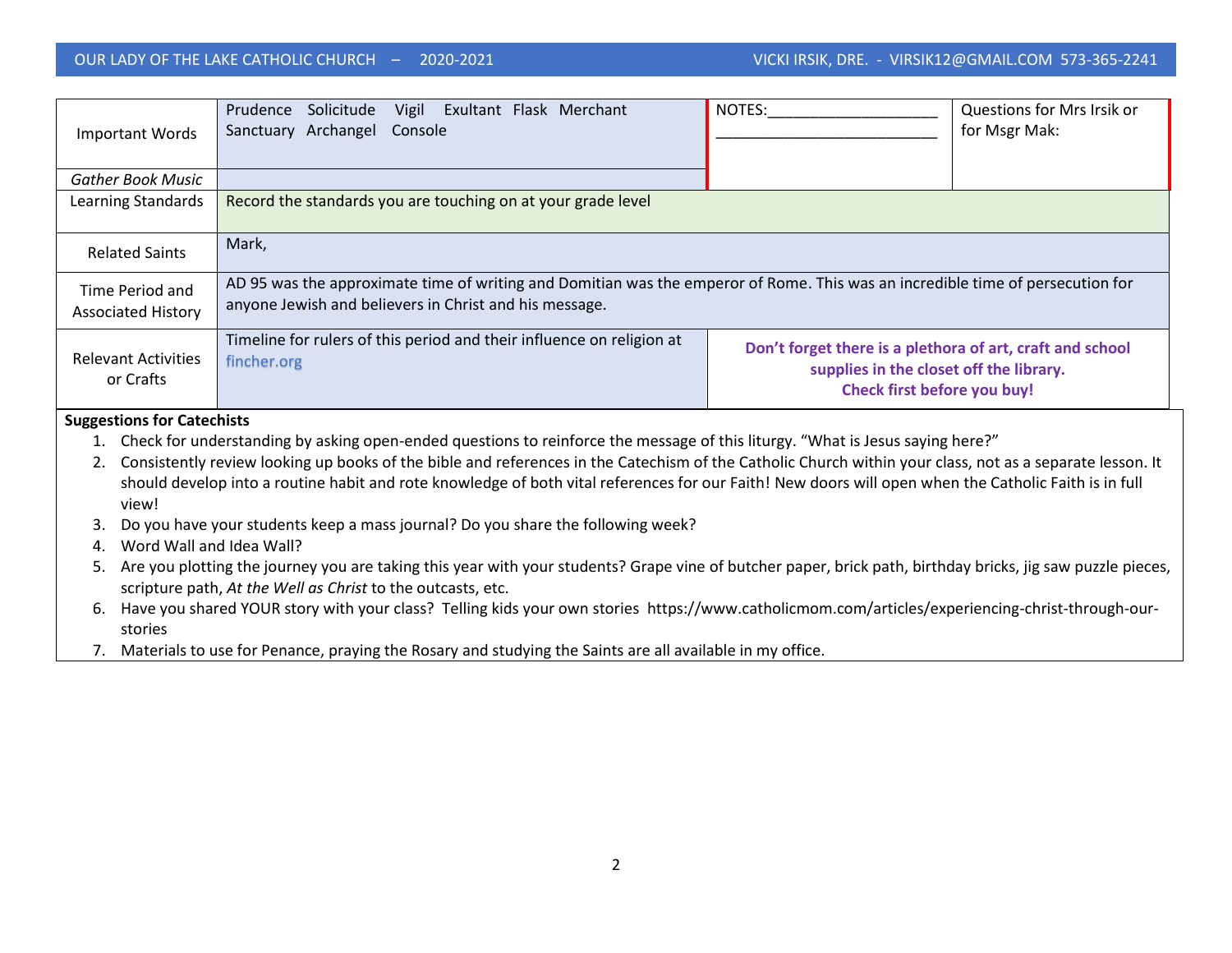## **HOME ACTIVITY TEMPLATE**

| Student Name: ________________________<br>Liturgical Calendar week: _________________         | Date: ___________________________<br>Thursday following this class | Friday following this class                  |
|-----------------------------------------------------------------------------------------------|--------------------------------------------------------------------|----------------------------------------------|
|                                                                                               |                                                                    |                                              |
| <b>USING YOUR BIBLE and CCC</b><br><b>WEEKLY!</b>                                             | Big Idea for Today's liturgy:                                      | Big Idea for Today's liturgy:                |
| Readings and Gospels Leading up to this weeks'<br>mass celebration<br><b>Weekly Homework:</b> |                                                                    |                                              |
| 1. Look up the Readings and reflect on their<br>meaning.                                      | Catechism of the Catholic Church references:                       | Catechism of the Catholic Church references: |
| 2. Keep a mass journal, including your work<br>here.                                          |                                                                    |                                              |
| 3. Look up the references in the CCC for the<br>topics this week.                             |                                                                    |                                              |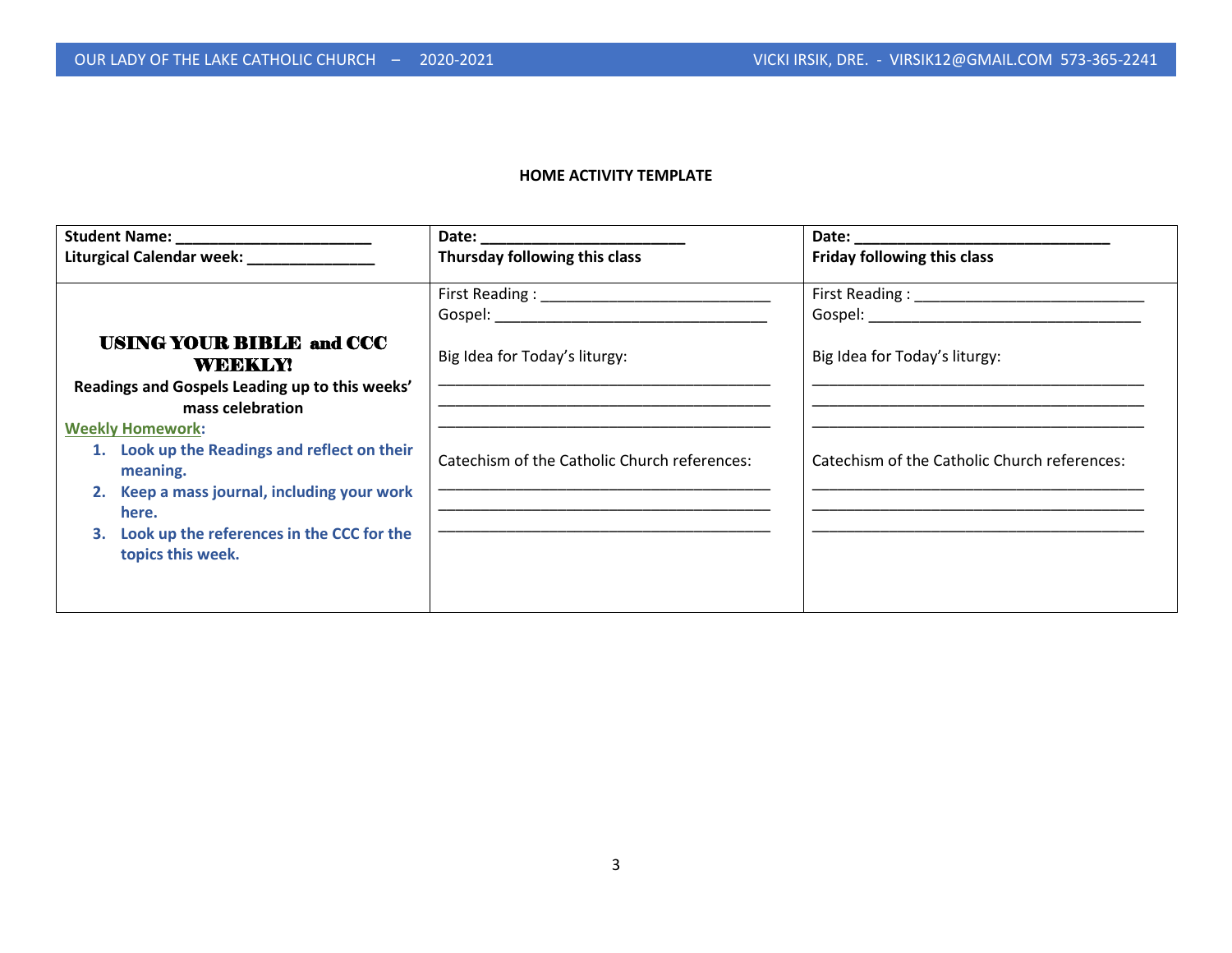# **Thirty-second Sunday in Ordinary Time**

Lectionary: 154

#### Reading 1 WIS [6:12-16](https://bible.usccb.org/bible/wisdom/6?12)

Resplendent and unfading is wisdom, and she is readily perceived by those who love her, and found by those who seek her.

She hastens to make herself known in anticipation of their desire; Whoever watches for her at dawn shall not be disappointed, for he shall find her sitting by his gate. For taking thought of wisdom is the perfection of prudence, and whoever for her sake keeps vigil shall quickly be free from care; because she makes her own rounds, seeking those worthy of her, and graciously appears to them in the ways, and meets them with all solicitude.

#### Responsorial Psalm

PS [63:2,](https://bible.usccb.org/bible/psalms/63?2) 3-4, 5-6, 7-8

R. (2b) My soul is thirsting for you, O Lord my God. O God, you are my God whom I seek; for you my flesh pines and my soul thirsts like the earth, parched, lifeless and without water. R. My soul is thirsting for you, O Lord my God. Thus have I gazed toward you in the sanctuary to see your power and your glory, For your kindness is a greater good than life; my lips shall glorify you. R. My soul is thirsting for you, O Lord my God. Thus will I bless you while I live; lifting up my hands, I will call upon your name. As with the riches of a banquet shall my soul be satisfied, and with exultant lips my mouth shall praise you. R. My soul is thirsting for you, O Lord my God. I will remember you upon my couch, and through the night-watches I will meditate on you: You are my help,

and in the shadow of your wings I shout for joy. R. My soul is thirsting for you, O Lord my God.

#### **Reading 2**

### 1 THES [4:13-18](https://bible.usccb.org/bible/1thessalonians/4?13) OR 4:13-14

We do not want you to be unaware, brothers and sisters, about those who have fallen asleep, so that you may not grieve like the rest, who have no hope. For if we believe that Jesus died and rose, so too will God, through Jesus, bring with him those who have fallen asleep. Indeed, we tell you this, on the word of the Lord, that we who are alive, who are left until the coming of the Lord, will surely not precede those who have fallen asleep. For the Lord himself, with a word of command, with the voice of an archangel and with the trumpet of God, will come down from heaven, and the dead in Christ will rise first. Then we who are alive, who are left, will be caught up together with them in the clouds to meet the Lord in the air. Thus we shall always be with the Lord. Therefore, console one another with these words.

## *OR ADD….*

We do not want you to be unaware, brothers and sisters, about those who have fallen asleep, so that you may not grieve like the rest, who have no hope. For if we believe that Jesus died and rose, so too will God, through Jesus, bring with him those who have fallen asleep.

## Alleluia

MT [24:42A,](https://bible.usccb.org/bible/matthew/24?42) 44

R. Alleluia, alleluia. Stay awake and be ready! For you do not know on what day your Lord will come. R. Alleluia, alleluia.